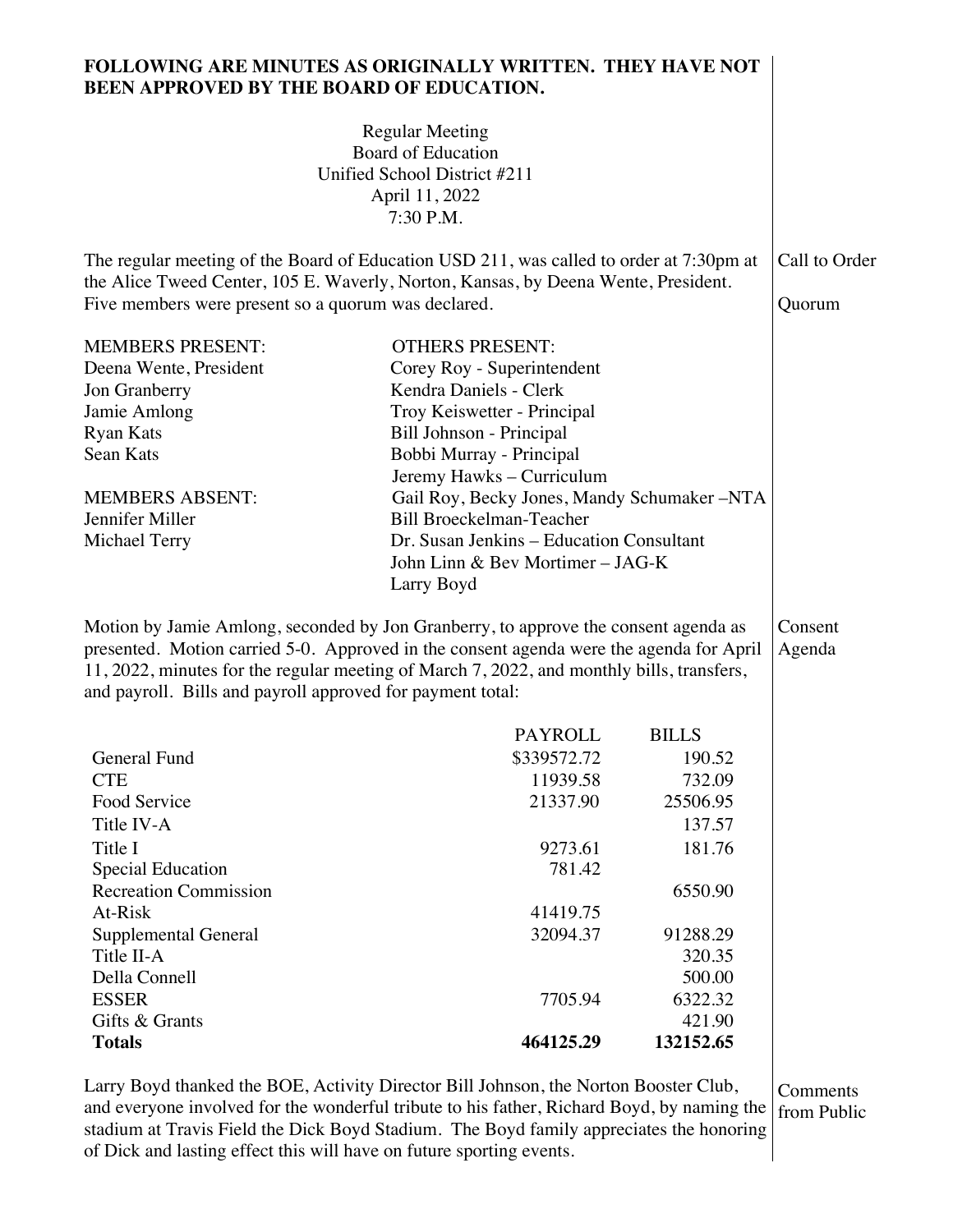| Regular Meeting - April 11, 2022                                                                                                                                                                                                                                                                                                                                                                                                                                                                                                                                                                                                                                                | Page 2 |                                   |
|---------------------------------------------------------------------------------------------------------------------------------------------------------------------------------------------------------------------------------------------------------------------------------------------------------------------------------------------------------------------------------------------------------------------------------------------------------------------------------------------------------------------------------------------------------------------------------------------------------------------------------------------------------------------------------|--------|-----------------------------------|
| Supt. Roy gave an update on the Preschool program from 2022. Although they didn't<br>receive the funding for a building, they have a plan to rearrange some class rooms at<br>Eisenhower so they can still offer preschool to the community. He set up a booth at the<br>Norton County Careers and Community Culture Fest on April 1. He wasn't able to fill any<br>positions from this event but believes it is an important and positive asset to our<br>community. Supt. Roy presented information on the 360 project that was previously<br>discussed so the BOE had a better understanding of the project. He also stated the state is<br>running behind with their audit. |        | Supt. Report                      |
| Dr Sue Jenkins, Educational Consultant, has been working with Jeremy Hawks and the rest<br>of the USD 211 staff to prepare for the Kansas Education System Accreditation review.<br>Dr. Jenkins and Mr. Hawks explained the accreditation structure and practices. Dr Jenkins<br>spoke positive of Norton Schools and said they are preforming exceptionally well.                                                                                                                                                                                                                                                                                                              |        | Curriculum<br>Update              |
| Jeremy Hawks and Dr. Jenkins left the meeting at 8:00pm.                                                                                                                                                                                                                                                                                                                                                                                                                                                                                                                                                                                                                        |        |                                   |
| Motion by Jamie Amlong, seconded by Ryan Kats, to approve the 2022-23 KASB<br>membership renewal for \$8,602.53 and the 2022-23 KASB Legal Assistance Fund contract<br>renewal for \$2,300.00. Motion carried 5-0.                                                                                                                                                                                                                                                                                                                                                                                                                                                              |        | <b>KASB</b><br>Renewals           |
| Bev Mortimer and John Linn explained the JAG-K program and benefits and opportunities<br>it provides to students and communities. This program will be offered to grades 9-12<br>starting with the 2022-2023 school year.                                                                                                                                                                                                                                                                                                                                                                                                                                                       |        | <b>JAG</b><br>Presentation        |
| Bev Mortimer and John Linn left the meeting at 8:35 pm.                                                                                                                                                                                                                                                                                                                                                                                                                                                                                                                                                                                                                         |        |                                   |
| EES Principal, Bobbi Murray, spoke of the Summer School plans for 2022 at Eisenhower<br>Elementary. It will be scheduled in two week blocks after the end of the current school<br>year and before the beginning of the next school year.                                                                                                                                                                                                                                                                                                                                                                                                                                       |        | Summer<br><b>School Plans</b>     |
| Jon Granberry gave an update of the most recent NWKSEC board meeting on behalf of<br>Jennifer Miller. The next meeting is scheduled for April 18 <sup>th</sup> . Deena Wente reported on<br>the Curriculum Council's recent topics. Their next meeting is Tuesday, April 12 <sup>th</sup> .                                                                                                                                                                                                                                                                                                                                                                                     |        | <b>Board Reports</b>              |
| Motion by Deena Wente, seconded by Jamie Amlong, to go into executive session to<br>discuss personnel job assignments pursuant to the non-elected personnel exception under<br>KOMA and the open meeting will resume in the board room at 9:00pm. Motion carried 5-<br>0. Supt. Roy and Principal Keiswetter stayed in the executive session.                                                                                                                                                                                                                                                                                                                                   |        | Executive<br>Session<br>Personnel |
| Bill Johnson, Bobbi Murray, Gail Roy, and Larry Boyd left the meeting at 8:45pm.                                                                                                                                                                                                                                                                                                                                                                                                                                                                                                                                                                                                |        |                                   |
| The Board returned to open meeting at 9:00pm.                                                                                                                                                                                                                                                                                                                                                                                                                                                                                                                                                                                                                                   |        | <b>Open Meeting</b>               |
| Motion by Deena Wente, seconded by Jamie Amlong, to go into executive session to<br>discuss personnel job assignments pursuant to the non-elected personnel exception under<br>KOMA and the open meeting will resume in the board room at 9:15pm. Motion carried 5-<br>0. Supt. Roy and Principal Keiswetter stayed in the executive session.                                                                                                                                                                                                                                                                                                                                   |        | Executive<br>Session<br>Personnel |
| The Board returned to open meeting at 9:15pm.                                                                                                                                                                                                                                                                                                                                                                                                                                                                                                                                                                                                                                   |        | <b>Open Meeting</b>               |